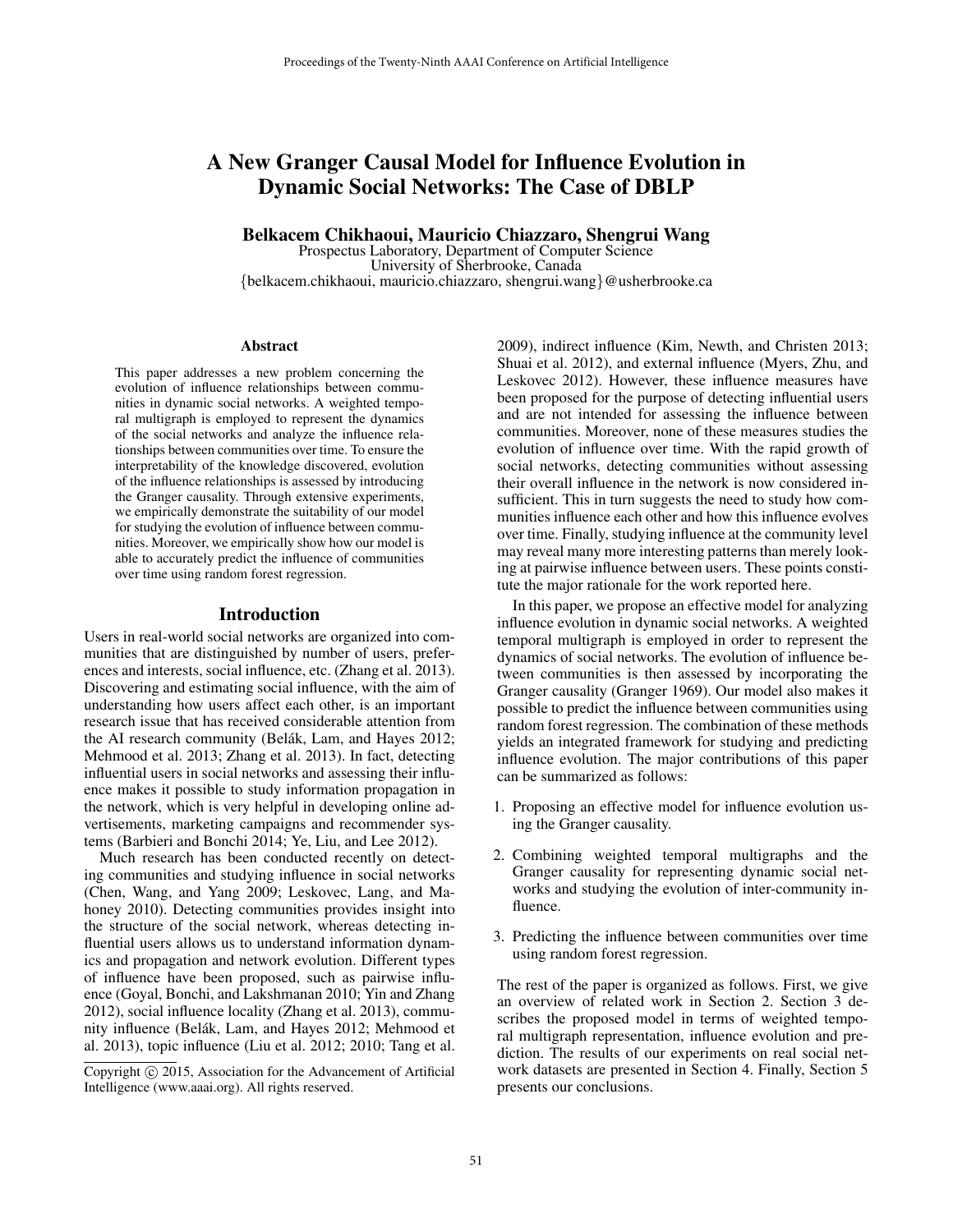### Related work

In this section we discuss related work in the area of influence detection and assessment. We will focus mainly on influence between communities and its evolution over time.

Much research has been done in the social network field over the last decade. One of the most important areas of research in social networks concerns community detection and influential user extraction (Belák, Lam, and Hayes 2012; Liu et al. 2012; Mehmood et al. 2013; Chen, Wang, and Yang 2009; Zhang et al. 2013). Community detection allows one to pinpoint groups of users with common interests, tastes or goals (Dietz 2009), while influential user extraction allows one to locate those individuals that play a central role in the social network. Such users are those having high values of centrality or betweenness centrality (Kazuya, Wei, and Xiang-yang 2008).

Despite the considerable body of research on community detection, little work has been reported on assessing the influence between communities. Mehmood et al. (Mehmood et al. 2013) propose a community-level social influence measure for assessing the strength of influence between two different communities in directed social networks. Belák et al. (Belák, Lam, and Hayes 2012) propose a framework for cross-community influence analysis in discussion fora. The authors use the in-degree measure to assess the influence. Liu et al. (Liu et al. 2010) propose a topic-level influence in social networks. The authors also propose a method for calculating direct and indirect influence in social networks. Dietz et al. (Dietz, Bickel, and Scheffer 2007) propose an unsupervised prediction of citation influence in publication repositories. However, their model deals with the influence between papers and does not study the influence between communities.

Although existing models study influence between users or communities, none of them provides effective solutions to understand and predict the evolution of influence between communities in dynamic social networks. In this paper, we propose an effective model for studying the evolution of inter-community influence over time. Moreover, we build a method in our model to predict the influence between communities.

### Our proposed model

In order to study the evolution of inter-community influence, our model needs a structure capable of representing the dynamics of the social network and displaying its state at each time instant. We resort to a multigraph formalism representation as a means to address this need and facilitate the assessment of influence evolution.

### Weighted Temporal Multigraph

With the rapid evolution of social networks and their dynamics, basic graphs are unable to show the different aspects of the network dynamics. For this reason, we adapt the multigraph formalism in order to represent the dynamics of social networks. A multigraph is a graph in which multiple edges are permitted between two nodes. The rationale for using the



Figure 1: Example of a weighted temporal multigraph showing citation relationships between two communities, AAAI and IJCAI, in the DBLP dataset. Each edge here is marked by the time instant and its weight, the latter being calculated by Equation 1.

multigraph representation is twofold: 1) it allows us to represent the temporal progression of the social network; and 2) it is a good visualization tool for the social network dynamics. In addition, in our model, a node represents a community as a whole and not an individual user, which is an extremely information-rich representation compared to classical graphs. As a result, our model deals with multigraphs of communities, which constitutes a new method of assessing influence evolution.

Given that influence between communities can be quantified and measured, we resort to the weighted temporal multigraph (WTMG) to represent the social network dynamics. A WTMG is a multigraph in which a weight (typically a real number) has been assigned to every edge at a time instant. Formally, we define a weighted temporal multigraph as  $G = (V, E, T, W)$ , where V is the set of nodes,  $E \subseteq V \times T \times V \times W$  denotes a set of edges, T is a finite set of time instants, and  $W$  is a real-value function from  $E$ to the real numbers  $\mathbb{R}^+$ . A weighted temporal edge e in G is defined as an ordered quadruple  $e = (u, v, t, w)$ , where  $u, v \in V$ , with u possibly equal to v, are the origin and destination nodes,  $t$  is the time instant for the node  $u$ , and  $w$  is the weight of the edge e, which can be written as  $w = W(e)$ .

Figure 1 shows an example of a weighted multigraph, where the nodes represent two communities of the artificial intelligence discipline, the AAAI and IJCAI conferences.

As shown in Figure 1, the multigraph is a compact representation of graphs evolving over time. A node in a weighted temporal multigraph will have a matrix of influence values between itself and the other nodes at each time instant. The matrix of influence can be reduced to a vector of influence by accumulating and normalizing the influence values with respect to a time instant. As a consequence, each community  $u \in G$  can be presented as a chronologically ordered series of influence vectors over time. To illustrate this point, without loss of generality, let the AAAI and IJCAI conferences be two artificial intelligence communities in the graph  $G$  of the DBLP dataset. Let the function  $W()$  be the number of citations of the papers of one conference by the papers of the other conference for each year. If no citation is reported between the two conferences at a particular time instant, then the edge weight will simply be zero. The Figure 2 illustrates citation relationships between the AAAI and IJCAI communities at different time instants in the DBLP and Arnet Miner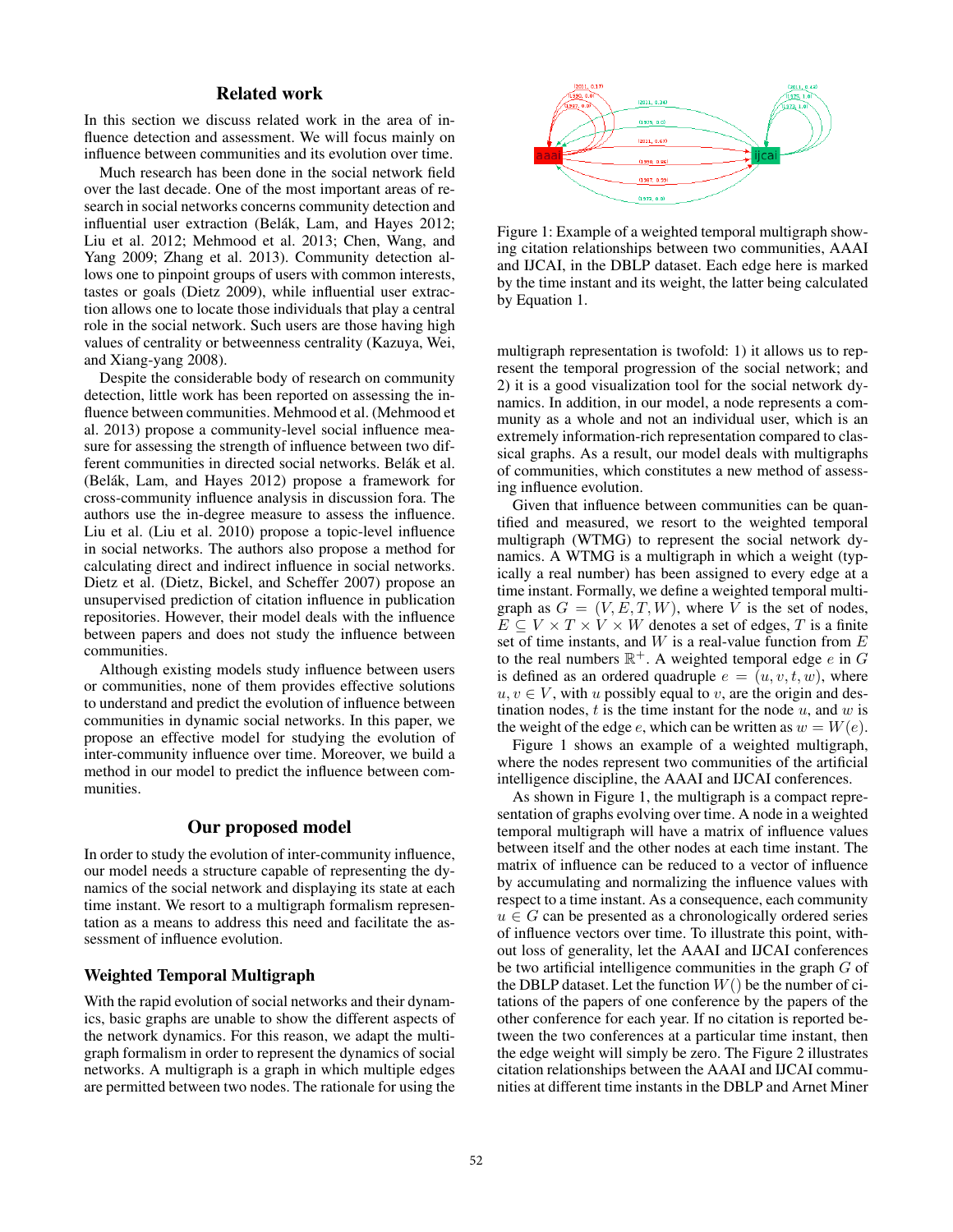

Figure 2: Citation relationships between the two communities AAAI and IJCAI in the DBLP and Arnet Miner datasets.

datasets.

As shown in Figure 2, each pair of nodes will have two chronologically ordered series of influence values over time. For example, at each time instant  $t_i$ , a community  $u \in G$ will have a certain number of citations  $\{N(j \rightarrow u, t_i)|j \in$ v} of another community  $v \in G$ . Each community is composed of a certain number of papers. Therefore, a normalized citation weight is computed to represent the citation influence (CI) (Dietz, Bickel, and Scheffer 2007) between the two communities at a particular time instant  $t_i$ . Note that the citation influences  $u \to v$  and  $v \to u$  are different and should both be computed using the following formula:

$$
CI(u \to v, t_i) = \frac{\sum_{j \in v} N(j \to u, t_i)}{M_{v, t_i}}, \tag{1}
$$

where  $N(j \rightarrow u, t_i)$  represents the number of citations of community u by a paper  $j \in v$  at time instant  $t_i$ , and  $M_{v,t_i}$ represents the number of all citations made by community v from the other communities in graph  $G$  at time instant  $t_i$ . The citation influence values obtained at each time instant will be used to study the influence evolution, as described in the next section. Table 1 shows the citation influence values computed between the AAAI and IJCAI communities using Equation 1 at different time instants. The labels in Table 1 reflect the year in which an article from one community was published, assuming that article cited the other community articles published in any year (current or previous).

Table 1:  $CI(AAAI \rightarrow IJCAI)$  and  $CI(IJCAI \rightarrow$ AAAI) values computed using Equation 1.

|                                                                                                    |  |  | $\boxed{1991}$   1993   1997   1999   2005   2011 |
|----------------------------------------------------------------------------------------------------|--|--|---------------------------------------------------|
| $\overline{AAAI} \rightarrow \overline{IJCAI}$   0.854   0.947   0.698   0.401   0.055   0.666     |  |  |                                                   |
| $\boxed{IJCAI \rightarrow AAAI \mid 0.032 \mid 0.142 \mid 0.416 \mid 0.787 \mid 0.471 \mid 0.335}$ |  |  |                                                   |

As shown in Table 1, the value (0.854) of the citation influence  $AAAI \rightarrow IJCAI$  obtained during 1991 can be interpreted as indicating that 85.4 % of the citations made by the IJCAI community are from the AAAI community. Similarly, only 3.2 % of the citations made by the AAAI community are from the IJCAI community.

#### Influence Evolution Analysis

Influence between communities is a challenging research issue and little work has been reported on detecting the influence between communities. Moreover, studying the evolu-

tion of influence in dynamic social networks is a new problem. We propose an effective method for studying the evolution of influence between communities. Our method is based on the use of the Granger causality (Granger 1969) to infer influence evolution.

The rationale for incorporating the Granger causality in assessing influence evolution is twofold. First, it helps develop a more effective model for discovering hidden knowledge from the data. Secondly, it makes the discovered knowledge more interpretable from both the statistical and the semantic standpoints. The Granger causality has gained tremendous success across many domains due to its simplicity, robustness, extendability and it involves no hypothesis about the data (Ioannis, David, and Wan 2000). The Granger causality was initially developed for analyzing the effect of one time series on another. Formally, suppose we have two stationary time series  $CI(u \rightarrow v) = \{CI(u \rightarrow v)(t)_{t \in T}\}\$ and  $CI(v \rightarrow u) = \{CI(v \rightarrow u)(t)_{t \in T}\}\$ and we intend to study whether one influences (Granger causes) the other or not. The regression formulation of Granger causality states that  $CI(u \rightarrow v)$  influences (Granger causes)  $CI(v \rightarrow u)$ if the past values of  $CI(u \rightarrow v)$  are helpful in predicting the future values of  $CI(v \rightarrow u)$ . If there is no influence between the two time series, the null hypothesis holds. The two regression formulas are presented below:

$$
H_0: CI(v \to u)(t) = \sum_{l=1}^{L} a_l CI(v \to u)(t-l) + \epsilon_1 \quad (2)
$$

$$
H_1: CI(v \to u)(t) = \sum_{l=1}^{L} a_l CI(v \to u)(t - l) +
$$

$$
\sum_{l=1}^{L} b_l CI(u \to v)(t - l) + \epsilon_2,
$$
 (3)

where L is the maximal time lag,  $a_l$  and  $b_l$  are the regression variable coefficients, and  $\epsilon_1$  and  $\epsilon_2$  are the residual terms, which are independent and identically distributed according to a standard Gaussian  $N(0; \sigma^2)$ . If Equation 3 is a significantly better model than Equation 2, we conclude that time series  $CI(u \rightarrow v)$  Granger causes time series  $CI(v \rightarrow u)$ . Among other techniques, the models above can be tested using the Granger Sargent test (Granger 1969), defined as follows:

$$
F = \frac{(RSS_{\epsilon_1} - RSS_{\epsilon_2})/L}{(RSS_{\epsilon_2})/(n - 2L)} \sim F(L, n - 2L),
$$
 (4)

where  $RSS_{\epsilon_1}$  is the "restricted" residual sum of squares under  $H_0$  ,  $RSS_{\epsilon_2}$  is the "unrestricted" residual sum of squares under  $H_1$ , and n is the number of observations. The Granger causality is assessed for the two time series  $CI(u \rightarrow v)$ and  $CI(v \rightarrow u)$  in both directions in order to discover whether the influence between them is bi-directional or unidirectional. Thus, by using the Granger causality principle, we will be able to assess the evolution of the influence between communities at each time instant.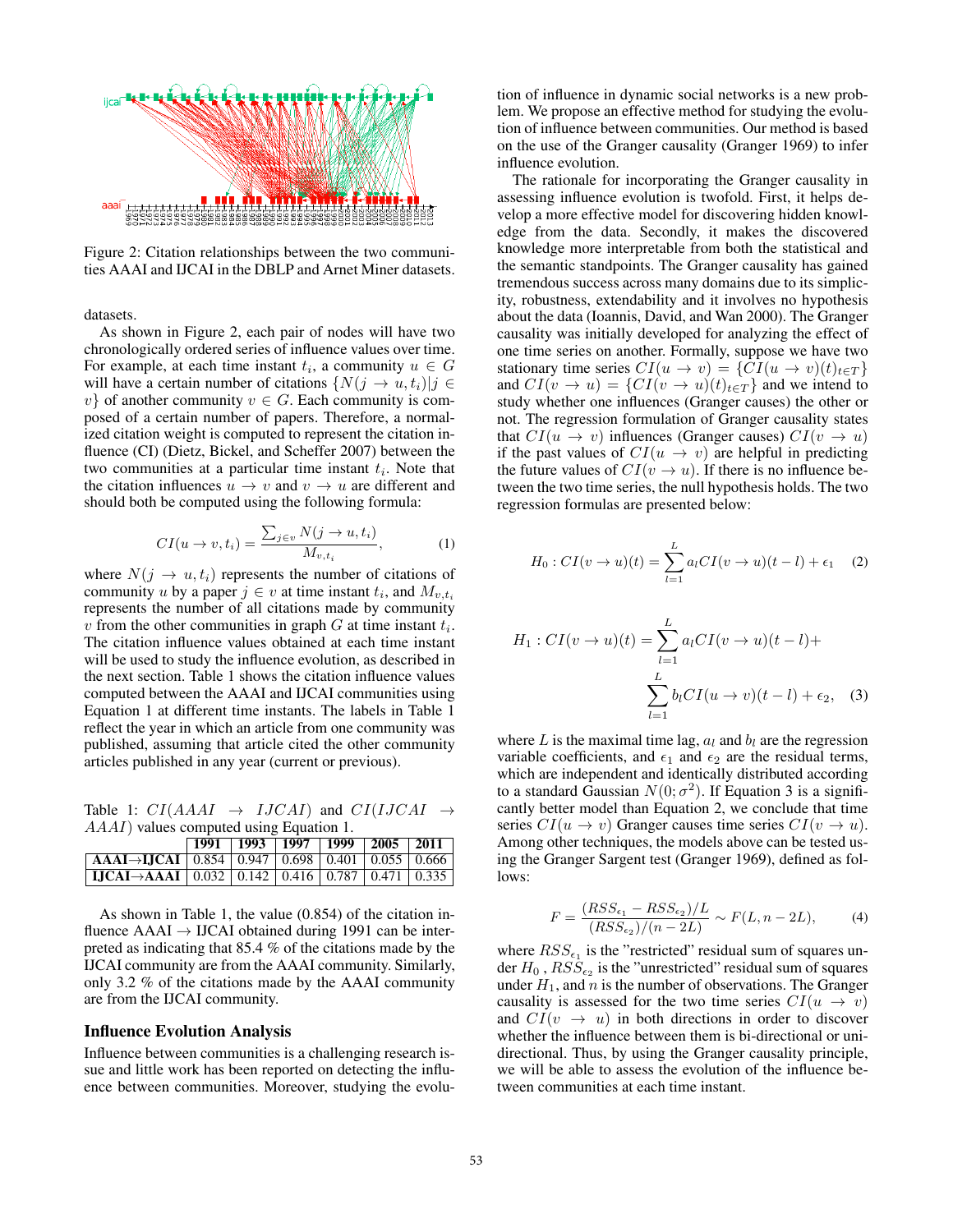# Influence Prediction

Predicting the influence between communities over time involves evaluating the influence that one community might exert on the other at a specific time instant. For instance, what is the predicted value of the influence that community AAAI might exert on community IJCAI during the year 2015? Computing the predicted influence value is challenging. We use a random-forest-based regression method to predict the influence between two communities. Randomforest-based regression has been proved to be effective in terms of prediction accuracy (Khan 2014). Our method utilizes the weighted temporal multigraph state at time  $t$  in order to predict the state at  $t + 1$ . It proceeds by first learning the evolution of inter-community influence values and then predicting the future influence between communities using the learned model.

Formally, a random forest is a predictor consisting of a collection of tree-structured predictors  $\{h(\mathbf{x}, \Theta_k), k\}$  $1, 2, ..., K$ , where x represents the observed input vector of length p with associated random vector **X** and  $\Theta_k$  are independent and identically distributed (iid) random vectors. Each tree  $h(\mathbf{x}, \Theta_k)$  is constructed employing a different bootstrap sample of the training dataset, using the algorithm in (Breiman 2001). As we mentioned above, since our goal is to predict the influence between two communities, we focus on the regression aspect for which we have a numerical output, Y (Segal 2004).

A random forest for regression is an unweighted average over the collection  $\bar{h}(\mathbf{x}) = (1/K) \sum_{k=1}^{K} h(\mathbf{x}, \Theta_k)$ . According to (Segal 2004), as  $k \to \infty$ , the law of large numbers ensures that the following holds:

$$
E_{\mathbf{X},Y}(Y - \bar{h}(\mathbf{X}))^2 \to E_{\mathbf{X},Y}(Y - E_{\Theta}h(\mathbf{X}, \Theta))^2
$$
 (5)

The quantity  $E_{\mathbf{X},Y}(Y - E_{\Theta}h(\mathbf{X}, \Theta))^2$  is the prediction error of the random forest, designated as  $PE_f^*$ . The average prediction error for an individual tree  $h(\mathbf{X}, \Theta)$  can be computed as follows:

$$
PE_{tree}^* = E_{\Theta} E_{\mathbf{X},Y} (Y - h(\mathbf{X}, \Theta))^2
$$
 (6)

### Validation

This section presents the datasets used and discusses the results obtained for the evolution and prediction of influence between communities.

### Dataset

To validate our proposed model, we used the DBLP dataset, which contains information about articles, authors, conferences, and dates. However, it does not provide information about citation relationships between papers. We therefore augmented the DBLP dataset with paper citation information by incorporating the Arnet Miner citation network dataset. We merged the two datasets based on the article title to form one complete, rich network dataset. Table 2 shows the details of each dataset.

In our work, we selected well-known research disciplines such as Artificial Intelligence (AI), Data Mining (DM) and Human Computer Interaction (HCI) to validate our proposed

Table 2: Datasets used for validation

|                    | Number of papers | <b>Citations</b>          | Date          |
|--------------------|------------------|---------------------------|---------------|
| DBLP               | 2 7 1 2 7 7 0    | No citations   08-08-2014 |               |
| <b>Arnet Miner</b> | 2 244 021        | 4 3 5 4 5 3 4             | $ 25-05-2014$ |

model. In each discipline, top-ranked conferences, according to the Microsoft conference ranking system, have been selected as the communities for which influence evolution and prediction are evaluated.

#### Influence Evolution

Influence evolution is assessed between each pair of conferences in each discipline. Before assessing the influence evolution using the Granger causality, we computed all of the citation influences between all conferences at each time instant using formula 1. The values computed for citation influence between communities provide the basis on which the evolution of that influence is assessed using the Granger causality. Figure 3 on the next page shows a graphical representation of the distribution of citations between all communities in the AI and DM disciplines.



Figure 3: Citation values of communities at each time instant for each discipline.

To assess the influence evolution, we performed two types of validation: 1) a validation using all the citation influence values computed for all time instants, and 2) a validation using citation influence values computed for intervals between time instants to track the influence evolution.

Influence Evolution Using All Time Instants In this validation, we used the citation influence values computed between communities for all time instants. The influence evolution is assessed between each pair of communities. For ex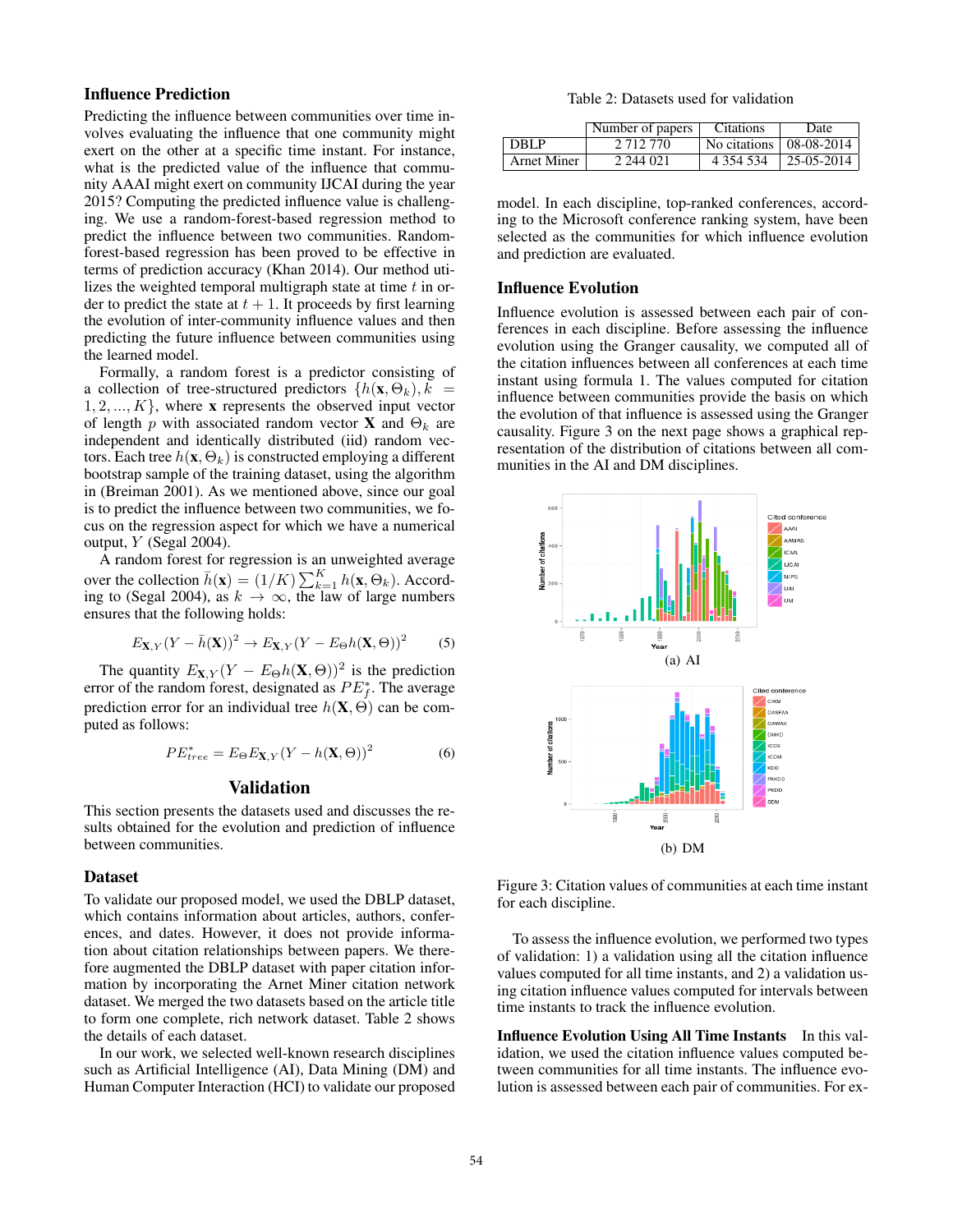ample, to assess the influence evolution between communities AAAI and IJCAI, we computed the citation influence values using formula 1 for the AAAI community by taking the AAAI  $\stackrel{Cites}{\rightarrow}$  IJCAI citations for all time instants (i.e., from 1969 to 2013). Similarly, we computed the citation influence values for the IJCAI community by taking the IJCAI  $\stackrel{Cites}{\rightarrow}$  AAAI citations for all time instants.

Once the citation influence vectors have been computed, the Granger causality can be assessed. We computed the Fstatistic and P-values in order to assess the Granger causality. Then, based on these results, the direction of influence between each pair of communities is established. Tables 3, 4 and 5 show the influence relationships obtained between each pair of communities for each discipline.

Table 3: Influence relationships obtained for the AI discipline.

|                                                                 | F-value | P-value    | Influence direction                  |
|-----------------------------------------------------------------|---------|------------|--------------------------------------|
| $A A A I \stackrel{Cites}{\rightarrow} I C M I$ .               | 0.1729  | 0.6800     |                                      |
| $\text{ICML}^{\text{Cites}}$ AAAI                               | 5.4735  | 0.0251     | $AAI \longmapsto ICML$               |
| $A A A I \overset{Cites}{\rightarrow} IICAI$                    | 7.0334  | 0.0010     | $I, JCAI \rightarrow AAAI$           |
| $\text{UCAI}^{Cites}$ AAAI                                      | 0.0511  | 0.9843     |                                      |
| $ICMI \overset{Cites}{\rightarrow} UAI$                         | 4.0914  | 0.0154     | $UAI \rightarrow ICML$               |
| $\text{IIAI}^{\text{Cites}}$ ICML.                              | 3.1663  | 0.0392     |                                      |
| $\overline{\text{UAI}}\overset{Cites}{\rightarrow}\text{IJCAI}$ | 5.4709  | 0.0251     | $LICAI \rightarrow UAI$              |
| $\text{UCAI}^{\text{Cites}}$ UAI                                | 4.1302  | 0.0497     |                                      |
| $\overline{\text{UM}}^{\mathit{Cites}}\overline{\text{HCAI}}$   | 49.4017 |            | 1.6462e-10   LICAI- $\rightarrow$ UM |
| $\text{UCAI}^{Cites}$ UM                                        | 2.4947  | 9.8434e-02 |                                      |

Table 4: Influence relationships obtained for the DM discipline.

|                                                                  | F-value | P-value    | Influence direction      |
|------------------------------------------------------------------|---------|------------|--------------------------|
| $\text{CIKM}^\mathit{Cites}_\rightarrow$ DAWAK                   | 18.4613 | 0.0001     | $DAWAK \rightarrow CHKM$ |
| DAWAK $\stackrel{Cites}{\rightarrow}$ CIKM                       | 0.2210  | 0.8046     |                          |
| $\mathrm{CIKM}^{Cites}$ ICDE                                     | 5.4344  | 0.0177     | $ICDE \rightarrow CIKM$  |
| ICDE $\stackrel{Cites}{\rightarrow}$ CIKM                        | 0.7044  | 0.5708     |                          |
| DMKD $\stackrel{Cites}{\rightarrow}$ ICDE                        | 51.6178 | 2.1726e-06 | $ICDE \rightarrow DMKD$  |
| ICDE $\stackrel{Cites}{\rightarrow}$ DMKD                        | 0.0455  | 8.3364e-01 |                          |
| DMKD $\overset{Cites}{\rightarrow}$ KDD                          | 6.5576  | 0.0209     | $KDD \longmapsto DMKD$   |
| $\text{KDD}^{Cites}$ DMKD                                        | 1.7726  | 0.2017     |                          |
| $\text{DMKD}^{Cites}$ PKDD                                       | 11.1662 | 0.0015     | $PKDD \longmapsto DMKD$  |
| $\mathsf{PKDD}^{Cites}$ DMKD                                     | 0.1078  | 0.8985     |                          |
| $\text{KDD}^{Cites}$ DASFAA                                      | 3.9801  | 0.0448     | $DASFAA \longmapsto KDD$ |
| $\mathrm{DASFAA}\mathop{\rightarrow}\limits^{Cites}\mathrm{KDD}$ | 0.6789  | 0.5242     |                          |
| PAKDD $\stackrel{Cites}{\rightarrow}$ CIKM                       | 5.3874  | 0.0182     | $CIKM \longmapsto PAKDD$ |
| CIKM $\stackrel{Cites}{\rightarrow}$ PAKDD                       | 1.7249  | 0.2247     |                          |
| $\text{PAKDD} \overset{Cites}{\rightarrow} \text{ICDE}$          | 7.8417  | 0.0058     | $ICDE \rightarrow PAKDD$ |
| $\text{ICDE}^{Cites}$ PAKDD                                      | 0.0764  | 0.9268     |                          |
| $\text{PAKDD} \overset{Cites}{\rightarrow} \text{PKDD}$          | 19.4611 | 0.0004     | $PKDD \longmapsto PAKDD$ |
| $\mathsf{PKDD}^{Cites}$ PAKDD                                    | 0.0227  | 0.8819     |                          |
| $\text{SDM}^{Cites}_\rightarrow\text{KDD}$                       | 81.9723 | 2.4255e-07 | $KDD \rightarrow SDM$    |
| $\text{KDD}^{Cites}$ SDM                                         | 0.1208  | 9.4570e-01 |                          |

As shown in tables 3, 4 and 5, our model is able to determine which community of a pair of communities is more influential. For example, in the AI discipline, the re-

Table 5: Influence relationships obtained for the HCI discipline.

|                                                   | F-value | $P-value$ | Influence direction                      |
|---------------------------------------------------|---------|-----------|------------------------------------------|
| $CHI^{Cites}$ HCI                                 | 0.2581  | 0.6160    |                                          |
| $HCl^{Cites}_{\rightarrow}$ CHI                   | 7.3180  | 0.0123    | $CHI \rightarrow HCI$                    |
| $\overline{\text{CHI}}^{\overline{Cits}}$ HUC     | 1.4453  | 0.2410    |                                          |
| $HUC \overset{Cites}{\rightarrow} CHI$            | 5.3463  | 0.0296    | $CHI \longmapsto HUC$                    |
| $\overline{\text{CSCW}^{Cites}}$ IUI              | 1.4379  | 0.2421    |                                          |
| ${\rm IUI}^{Cites}_\rightarrow {\rm CSCW}$        | 9.3921  | 0.0053    | $\text{CSCW} \longrightarrow \text{IUI}$ |
| $\mathrm{cscw}^{Cites}$ UIST                      | 1.1675  | 0.2906    |                                          |
| ${\rm UIST}^{Cites}_{\longrightarrow} {\rm CSCW}$ | 7.2489  | 0.0127    | $\text{CSCW} \longmapsto \text{UIST}$    |
| $\mathrm{ECSCW}^{\mathit{Cites}}$ HUC             | 4.0247  | 0.0331    | $HUC \rightarrow ECSCW$                  |
| $HUC \overset{Cites}{\rightarrow} ECSCW$          | 0.2218  | 0.8028    |                                          |
| HCI $^{Cites}$ HUC                                | 0.1673  | 0.6860    |                                          |
| $HUC \overset{Cites}{\rightarrow} HCI$            | 13.8550 | 0.0010    | $HCI \rightarrow HUC$                    |
| HUC $\overset{Cites}{\rightarrow}$ iui            | 1.5109  | 0.2437    |                                          |
| IUI $\stackrel{Cites}{\rightarrow}$ HUC           | 5.6946  | 0.0105    | $HUC \rightarrow IUI$                    |
| $HUC^{Cites}$ UIST                                | 5.9564  | 0.0089    | $UIST \rightarrow HUC$                   |
| $\mathrm{UIST}^{Cites}$ HUC                       | 0.2873  | 0.7531    |                                          |
| ISWC $\overset{Cites}{\rightarrow}$ IUI           | 4.9097  | 0.0178    | $IUI \rightarrow ISWC$                   |
| $\text{IUI}^{Cites}$ ISWC                         | 0.2254  | 0.8000    |                                          |

sults show that the AAAI community significantly influences the ICML community, based on the F-values (5.4735  $> 0.1729$ ) and P-values (0.0251 < 0.6800) computed for ICML  $\stackrel{Cites}{\rightarrow}$  AAAI and AAAI<sup>C</sup> $\stackrel{Cites}{\rightarrow}$ ICML respectively. Therefore, the AAAI community can be considered as an influential community in the AI discipline. Consequently, one of the potentials of our model is the ability to detect influential communities using the Granger causality tests. To this end, we propose the following definition for an influential community:

**Definition 1** Let  $CI(u \rightarrow v)$  and  $CI(v \rightarrow u)$  be two cita*tion influence vectors. Community u is influential if*  $CI(u \rightarrow$ *v*) *Granger causes*  $CI(v \rightarrow u)$ *, and the P-value*  $\leq \epsilon$ 

For example, if  $\epsilon = 0.03$ , the communities IJCAI, AAAI and UAI can be considered as influential communities in the AI discipline. The same observations can be generalized for the DM and HCI disciplines. We choose  $\epsilon = 0.03$  to indicate that the results are highly significant. The communities KDD, ICDE, DAWAK, PKDD and CIKM are thus the influential communities in the DM discipline. Similarly, the communities CHI, HCI, CSCW, HUC, UIST and IUI are the influential communities in the HCI discipline.

Influence Evolution Using Time Intervals The purpose of this validation is to show how the influence between communities evolves over time. To this end, we computed the Granger causality between each pair of communities for different time intervals. For example, for the AI discipline, we computed the Granger causality for the intervals 1969 to 2009 and 1969 to 2010 (the influence results for the time interval 1969 to 2011 are presented in Table 3). The results obtained allow us to understand how the influence between communities evolves from the first time interval to the last. Tables 6 and 7 show the results obtained for the influence between each pair of communities in the AI discipline for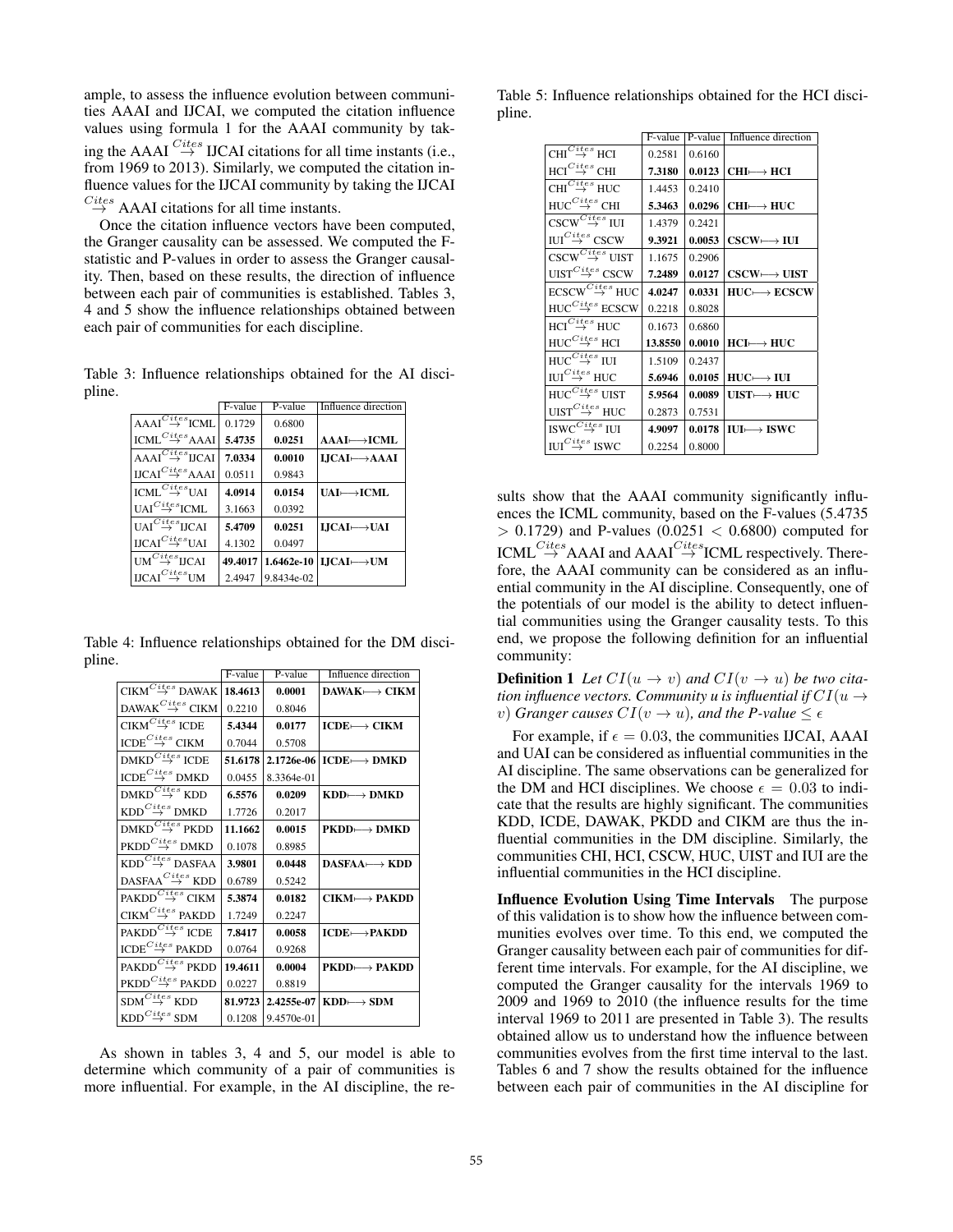each time interval.

| Table 6: Influence results obtained for the AI discipline for |  |
|---------------------------------------------------------------|--|
| the time interval 1969 to 2009.                               |  |

|                                                                     | F-value | P-value    | Influence direction                   |
|---------------------------------------------------------------------|---------|------------|---------------------------------------|
| $AAAI \overset{Cites}{\rightarrow} ICML$                            | 0.2402  | 0.6272     |                                       |
| $\text{ICML}^{\text{Cites}}$ AAAI                                   | 4.5101  | 0.0412     | $AAI \longmapsto ICML$                |
| $\overline{\mathsf{AAI}}^\mathsf{Cites}_\rightarrow \mathsf{IJCAI}$ | 7.9633  | 0.0016     | $LICAI \rightarrow AAAI$              |
| $\mathbf{UCAI}^{Cites}_{\quadrightarrow}\mathbf{AAAI}$              | 0.0711  | 0.9315     |                                       |
| $\text{ICML}^{\text{Cites}}$ UAI                                    | 0.2567  | 6.1576e-01 |                                       |
| UAI $\stackrel{Cites}{\rightarrow}$ ICML.                           | 29.7501 | 4.8242e-06 | $ICML \rightarrow UAI$                |
| UAI $\stackrel{Cites}{\rightarrow}$ licai                           | 5.9411  | 0.0203     | $I, JCAI \longmapsto UAI$             |
| $\text{UCAI}^C \overset{ites}{\rightarrow} \text{UAI}$              | 4.3208  | 0.0454     |                                       |
| $UM \overset{Cites}{\rightarrow} IJCAI$                             | 57.9152 |            | 5.0014e-11 LICAI $\longrightarrow$ UM |
| $\text{UCAI}^C \overset{ites}{\rightarrow} \text{UM}$               | 5.0955  | 1.2441e-02 |                                       |
| $AAAI \overset{Cites}{\rightarrow} UAI$                             | 1.3887  | 0.2675     |                                       |
| $UAI \overset{Cites}{\rightarrow} AAAI$                             | 3.4245  | 0.0312     | AAAI⊢→UAI                             |

Table 7: Influence results obtained for the AI discipline for the time interval 1969 to 2010.

|                                           | F-value | P-value    | Influence direction                     |
|-------------------------------------------|---------|------------|-----------------------------------------|
| $AAAI \overset{Cites}{\rightarrow} ICML$  | 0.3087  | 0.5821     |                                         |
| $ICMI \overset{Cites}{\rightarrow} AAA$   | 5.0843  | 0.0306     | $AAAI \rightarrow ICML$                 |
| $AAAI \overset{Cites}{\rightarrow} IJCAI$ | 8.2204  | 0.0013     | $IJCAI \rightarrow AAAI$                |
| $\text{UCAI}^{\text{Cites}}$ AAAI         | 0.0453  | 0.9557     |                                         |
| $ICMI \overset{Cites}{\rightarrow} UAI$   | 23.4571 |            | $6.2522e-07$ [HAI- $\rightarrow$ ICML   |
| $UAI \overset{Cites}{\rightarrow} ICMI.$  | 5.3754  | 9.9034e-03 |                                         |
| $UAI \overset{Cites}{\rightarrow} IJCAI$  | 5.4526  | 0.0255     | $I, JCAI \longmapsto UAI$               |
| $\text{UCAI}^{\text{Cites}}$ UAI          | 3.9706  | 0.0543     |                                         |
| $UM^{Cites}_{\longrightarrow}$ IJCAI      | 59.9145 |            | $2.2366e-11$ LICAI $\longrightarrow$ UM |
| $\text{UCAI}^{\text{Cites}}$ UM           | 5.2113  | 1.1191e-02 |                                         |

The results reported in Tables 6 and 7 clearly show how the influence values change between communities at each time interval. For example, for ICML<sup>Cites</sup>AAAI, the Fvalue increased from 4.5101 in 2009, to 5.0843 in 2010, to 5.4735 in 2011. Similarly, the P-value decreased from 0.0412 in 2009, to 0.0306 in 2010, to 0.0251 in 2011. This means that the community AAAI is gaining influence for the ICML community. An important observation can be made for UAI<sup>Cites</sup> ICML. Indeed, the F-value decreased from 29.7501 in 2009 to 5.3754 in 2010. Similarly, the Pvalue increased from 4.8242e−06 in 2009 to 9.9034e−03 in 2010. This variation indicates a change in the direction of the influence between the two communities: i.e., in 2009, ICML  $\longrightarrow$  UAI, while in 2010, UAI  $\longmapsto$  ICML. The influence direction ICML  $\longmapsto$  UAI established in 2009 has been reestablished again in 2011, as shown in Table 3. This example clearly demonstrates that our model is able to study and analyze the evolution of influence between communities. Table 6 also shows that the AAAI community influences the UAI community (AAAI—→UAI) in 2009. However, this influence relationship no longer holds in 2010 (F-value = 0.5400, P-value =  $0.4674$ ) and  $2011$  (F-value = 0.3067, P-value = 0.5831).

## Influence Prediction

An influence prediction is calculated for each pair of communities, and the results are averaged for each discipline. We used ten-fold cross-validation for training and test. We computed the Correlation Coefficient (CC), the Mean Absolute Error (MAE) and the Root Mean Squared Error (RMSE) in order to measure the accuracy of our model. For comparison purposes, we used two other regression models, the linear regression model and the multilayer perceptron model, to highlight the suitability and performance of our random forest regression model compared with the two other models. The rational of using these methods is that the linear regression is considered as the reference regression model, and the multilayer perceptron is the most commonly used model for comparing regression methods given its performance and reliability. Table 8 shows the results obtained for the three models.

Table 8: Influence prediction results by discipline using RF(Random Forest), LR(Linear Regression) and MP(Multilayer Perceptron).

| ΑI |  | DМ |  |  | <b>HCI</b> |  |                                                             |  |
|----|--|----|--|--|------------|--|-------------------------------------------------------------|--|
|    |  |    |  |  |            |  | CC MAERMSE CC MAERMSE CC MAE RMSE                           |  |
|    |  |    |  |  |            |  | RF 0.811 0.068 0.138 0.876 0.042 0.090 0.950 0.024 0.062    |  |
|    |  |    |  |  |            |  | $LR$ 0.618 0.107 0.188 0.816 0.055 0.107 0.927 0.0317 0.075 |  |
|    |  |    |  |  |            |  | MP 0.712 0.127 0.180 0.799 0.061 0.116 0.906 0.051 0.089    |  |

As shown in Table 8, our model achieves the highest coefficient of correlation of the three models. Moreover, our model results in lower prediction error than the others. This demonstrates the efficiency of our model and its suitability for predicting the influence between communities.

### Conclusion

In this paper we have investigated a new problem concerning the evolution of influence between communities in dynamic social networks. We have proposed a new model, based on the Granger causality, for studying influence evolution. Our model utilizes a weighted temporal multigraph to represent the dynamics of the social network. The evolution of inter-community influence was studied by incorporating the Granger causality and utilizing the influence values computed between communities at each time instant. We have also proposed a method based on random forest regression to predict the influence between communities.

We have illustrated the effectiveness and suitability of our model through extensive experiments on the DBLP dataset. The experimental results demonstrate that our model is able to study influence evolution over time and that it can accurately predict the influence between communities by minimizing the prediction error.

It will be interesting in the future to conduct more experiments using other dynamic social networks such as Facebook, Youtube and Twitter, and study the evolution of the influence between online communities.